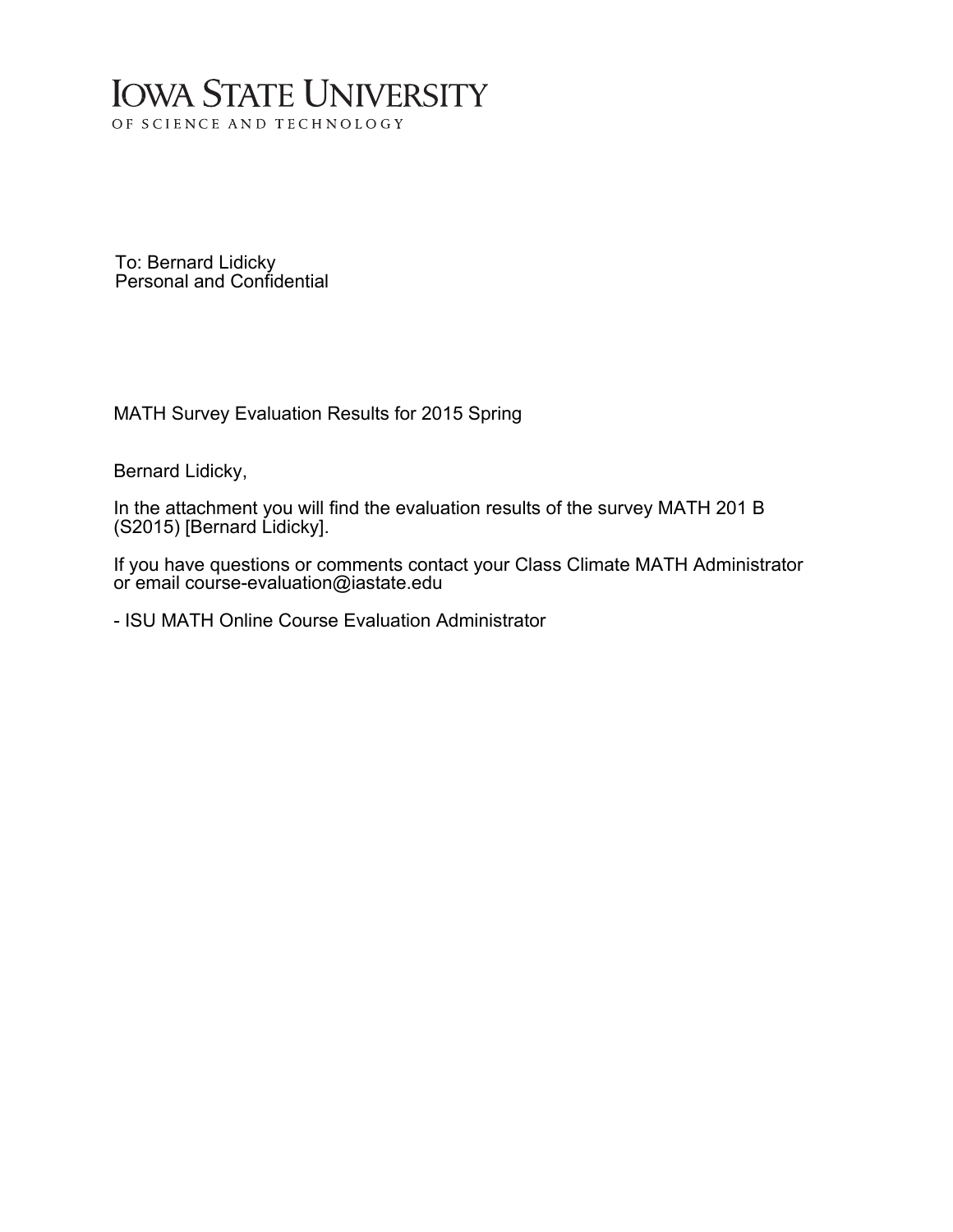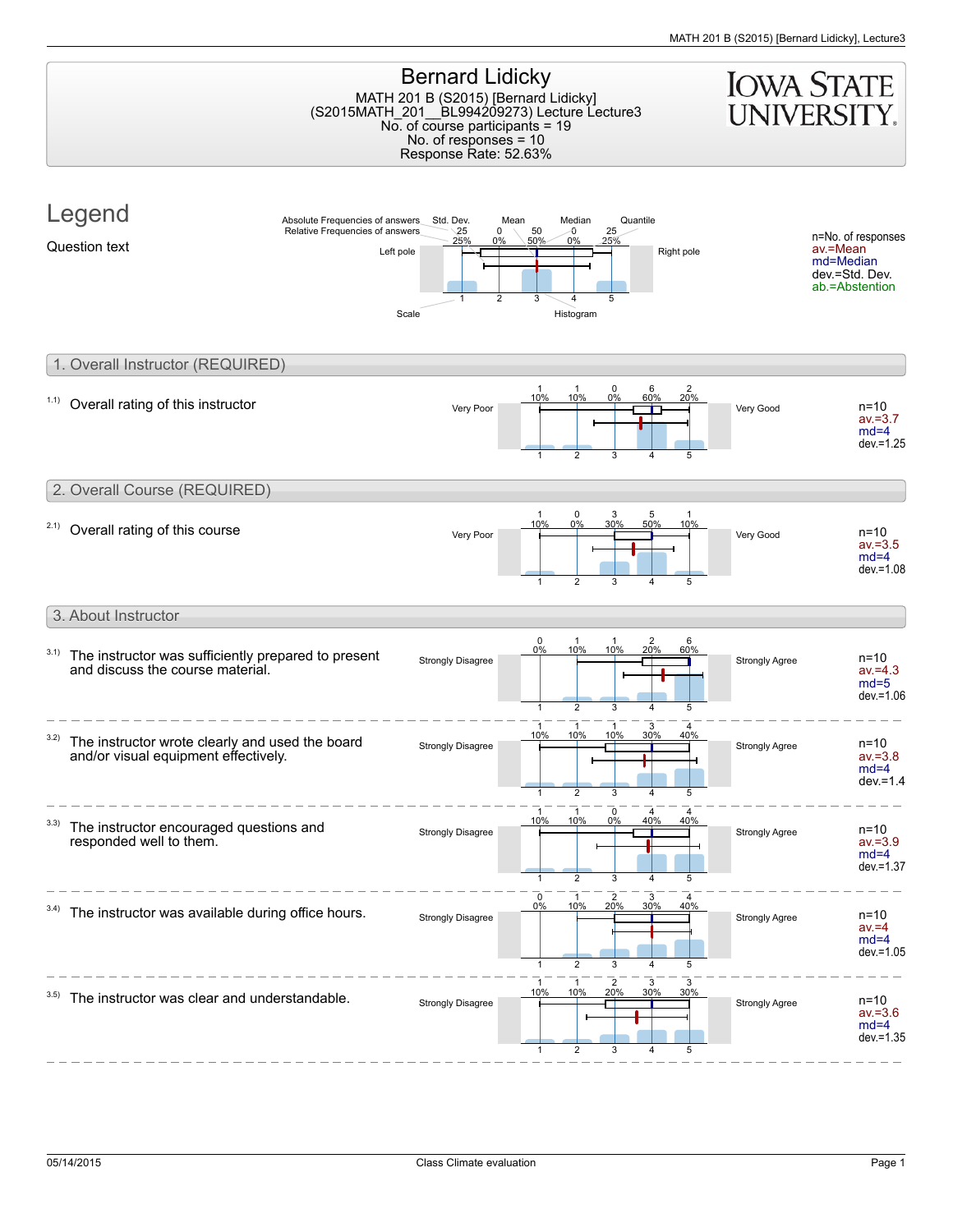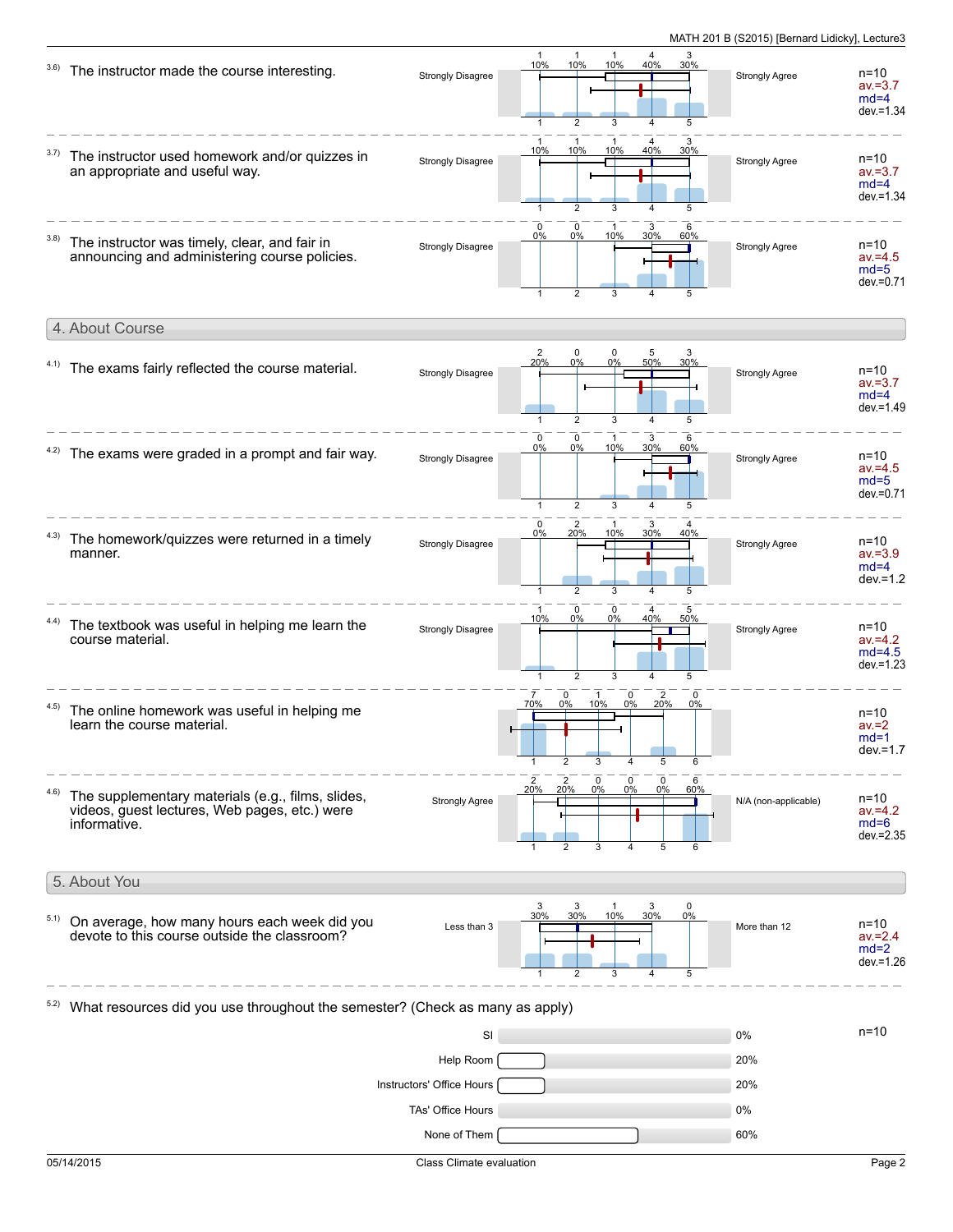5.3) Which ones were beneficial to you? Which ones were not? Please explain below:

- Help room
- $\blacksquare$  I did not attend them.
- I went in to his office hours and I asked questions, however, he didn't seem to answer it/he didn't answer it in a way that made sense to П me.
- $N/A$
- The help room was very beneficial. I did not use the other resources.



- 6.1) Additional Comments
- He was an incredible professor. He did his best to make sure that we learned the material.
- **None**
- The first two exams went well and his instruction was fine, however, in the last third of the semester his instruction made no sense and the third exam questions looked nothing like what we had covered in class. Also, during his instruction, he would go through the material so fast and then move right onto examples, leaving everyone confused. I thought I was doing well in the course, up until these past three weeks, now I'm not sure where my grade stands. One last thing, the homework is more challenging than the exams, and having homework worth 30% of our grade is quite a big portion of our grade.
- $\blacksquare$ The homework does not always reflect what is on the test. Sometimes, the professor also assumes that we know how to do something and does not explain a process well even when we ask questions about it.
- The professor was great! The class itself was fun until limits and sequences and series. I.E., discrete math is way better.

7. Demographic (REQUIRED) - These questions are only requested for research purposes. They will not be associated with you individually and will not be disclosed to the instructor. An answer is required for both questions.

| $7.1)$ Gender                                                          |     |          |
|------------------------------------------------------------------------|-----|----------|
| Female                                                                 | 40% | $n = 10$ |
| Male                                                                   | 60% |          |
|                                                                        |     |          |
| <sup>7.2)</sup> From what type of college/university did you transfer? |     |          |
| Community College                                                      | 20% | $n = 10$ |
| 4-year University/College [                                            | 10% |          |
| Did not transfer to ISU                                                | 70% |          |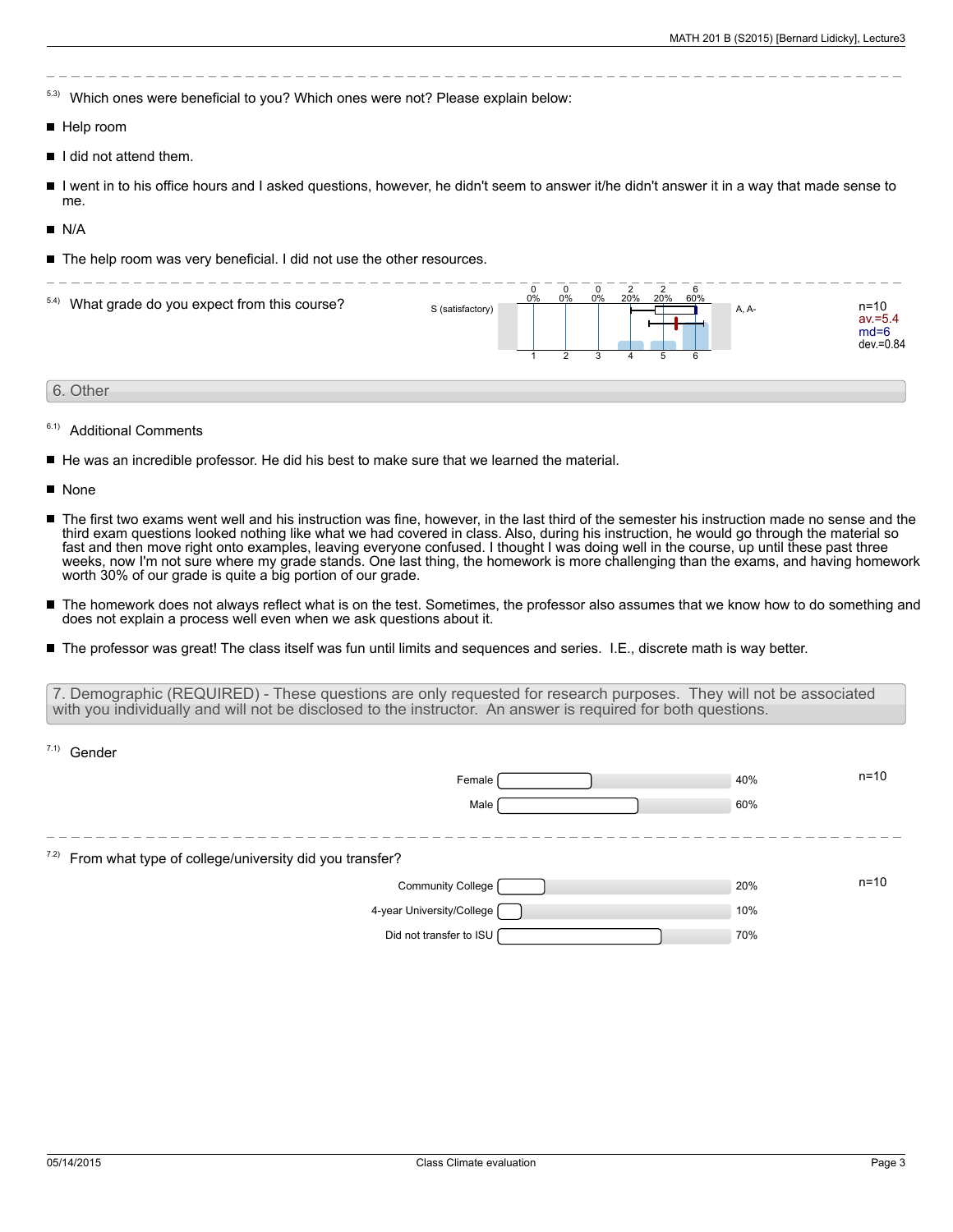## Histogram for scaled questions

## Overall rating of this instructor



The instructor wrote clearly and used the board and/or visual equipment effectively.



The instructor was clear and understandable.



The instructor was timely, clear, and fair in announcing and administering course policies.



The homework/quizzes were returned in a timely manner.





Overall rating of this course

The instructor encouraged questions and responded well to them.



The instructor made the course interesting.



The exams fairly reflected the course material.



The textbook was useful in helping me learn the course material.



The instructor was sufficiently prepared to present and discuss the course material.



The instructor was available during office hours.



The instructor used homework and/or quizzes in an appropriate and useful way.



The exams were graded in a prompt and fair way.

10% 30% 60% Strongly Disagree Strongly Agree  $av. = 4.5$  $dev = 0.71$  $25\% +$   $30\%$  n = 10 50% 75% 100%

The online homework was useful in helping me learn the course material.

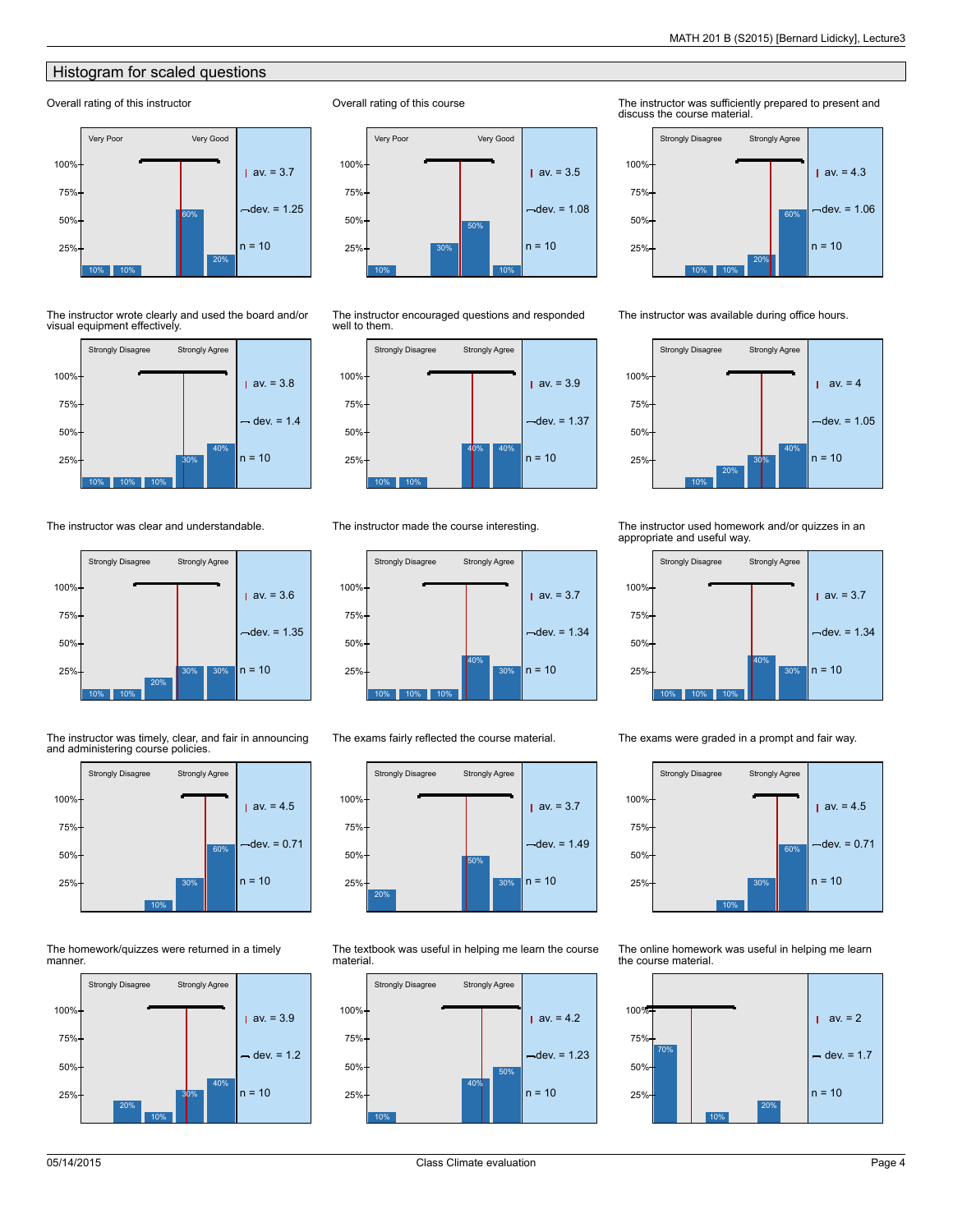The supplementary materials (e.g., films, slides, videos, guest lectures, Web pages, etc.) were



On average, how many hours each week did you devote to this course outside the classroom?



What grade do you expect from this course?

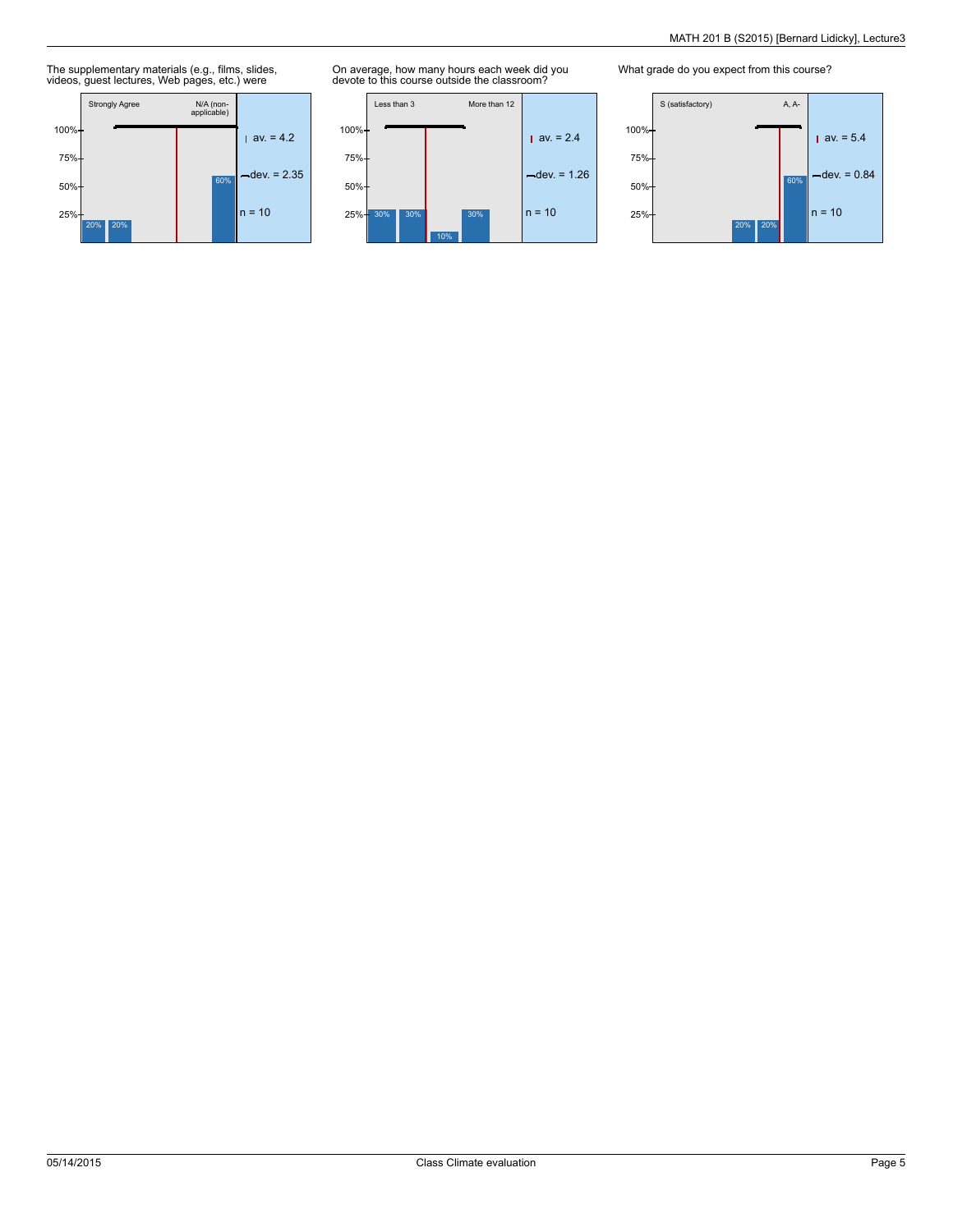| Profile |                                                                                                |                                       |                                      |  |  |  |                       |                                                                                                                  |  |  |  |
|---------|------------------------------------------------------------------------------------------------|---------------------------------------|--------------------------------------|--|--|--|-----------------------|------------------------------------------------------------------------------------------------------------------|--|--|--|
|         | Subunit:<br>Name of the instructor:<br>Name of the course:<br>(Name of the survey)             | <b>MATH</b><br><b>Bernard Lidicky</b> | MATH 201 B (S2015) [Bernard Lidicky] |  |  |  |                       |                                                                                                                  |  |  |  |
|         | Comparative line:                                                                              | S15_Math_Lecture                      |                                      |  |  |  |                       |                                                                                                                  |  |  |  |
|         | Values used in the profile line: Mean                                                          |                                       |                                      |  |  |  |                       |                                                                                                                  |  |  |  |
|         | 1. Overall Instructor (REQUIRED)                                                               |                                       |                                      |  |  |  |                       |                                                                                                                  |  |  |  |
|         | 1.1) Overall rating of this instructor                                                         |                                       | Very Poor                            |  |  |  | Very Good             | $n=10$ av. = 3.70 md=4.00 dev. = 1.25<br>n=5485 av.=3.98 md=4.00 dev.=1.08                                       |  |  |  |
|         | 2. Overall Course (REQUIRED)                                                                   |                                       |                                      |  |  |  |                       |                                                                                                                  |  |  |  |
|         | 2.1) Overall rating of this course                                                             |                                       | Very Poor                            |  |  |  | Very Good             | ay.=3.50 md=4.00 dev.=1.08<br>$n = 10$<br>n=5476 av.=3.79 md=4.00 dev.=1.04                                      |  |  |  |
|         | 3. About Instructor                                                                            |                                       |                                      |  |  |  |                       |                                                                                                                  |  |  |  |
| 3.1)    | The instructor was sufficiently prepared to<br>present and discuss the course material.        |                                       | Strongly<br>Disagree                 |  |  |  | <b>Strongly Agree</b> | $n=10$ av. = 4.30 md=5.00 dev. = 1.06<br>n=5478 av.=4.24 md=4.00 dev.=0.92                                       |  |  |  |
| 3.2)    | The instructor wrote clearly and used the board<br>and/or visual equipment effectively.        |                                       | Strongly<br>Disagree                 |  |  |  | <b>Strongly Agree</b> | n=10 av.=3.80 md=4.00 dev.=1.40<br>n=5479 av.=4.15 md=4.00 dev.=1.01                                             |  |  |  |
| 3.3)    | The instructor encouraged questions and<br>responded well to them.                             |                                       | Strongly<br>Disagree                 |  |  |  | <b>Strongly Agree</b> | n=10 av.=3.90 md=4.00 dev.=1.37<br>n=5472 av.=4.09 md=4.00 dev.=1.03                                             |  |  |  |
| 3.4)    | The instructor was available during office<br>hours.                                           |                                       | Strongly<br>Disagree                 |  |  |  | <b>Strongly Agree</b> | n=10 av.=4.00 md=4.00 dev.=1.05<br>n=5432 av.=4.16 md=4.00 dev.=0.88                                             |  |  |  |
| 3.5)    | The instructor was clear and understandable.                                                   |                                       | Strongly<br>Disagree                 |  |  |  | <b>Strongly Agree</b> | $av = 3.60$ md=4.00 dev. = 1.35<br>$n = 10$<br>n=5480 av.=4.03 md=4.00 dev.=1.11                                 |  |  |  |
| 3.6)    | The instructor made the course interesting.                                                    |                                       | Strongly<br>Disagree                 |  |  |  | <b>Strongly Agree</b> | av.=3.70 md=4.00 dev.=1.34<br>$n = 10$<br>n=5474 av.=3.70 md=4.00 dev.=1.22                                      |  |  |  |
| 3.7)    | The instructor used homework and/or quizzes<br>in an appropriate and useful way.               |                                       | Strongly<br>Disagree                 |  |  |  | <b>Strongly Agree</b> | av.=3.70 md=4.00 dev.=1.34<br>$n = 10$<br>n=5454 av.=4.04 md=4.00 dev.=1.05                                      |  |  |  |
| 3.8)    | The instructor was timely, clear, and fair in<br>announcing and administering course policies. |                                       | Strongly<br>Disagree                 |  |  |  | <b>Strongly Agree</b> | av.=4.50 md=5.00 dev.=0.71<br>$n = 10$<br>n=5453 av.=4.26 md=4.00 dev.=0.90                                      |  |  |  |
|         | 4. About Course                                                                                |                                       |                                      |  |  |  |                       |                                                                                                                  |  |  |  |
|         | 4.1) The exams fairly reflected the course material.                                           |                                       | Strongly<br>Disagree                 |  |  |  | <b>Strongly Agree</b> | av.=3.70 md=4.00 dev.=1.49<br>n=10                                                                               |  |  |  |
| 4.2)    | The exams were graded in a prompt and fair<br>way.                                             |                                       | Strongly<br>Disagree                 |  |  |  | <b>Strongly Agree</b> | n=5457 av.=4.04 md=4.00 dev.=0.99<br>av.=4.50 md=5.00 dev.=0.71<br>$n = 10$<br>n=5451 av.=4.13 md=4.00 dev.=0.95 |  |  |  |
| 4.3)    | The homework/quizzes were returned in a<br>timely manner.                                      |                                       | Strongly<br>Disagree                 |  |  |  | <b>Strongly Agree</b> | av.=3.90 md=4.00 dev.=1.20<br>$n = 10$<br>n=5447 av.=4.29 md=4.00 dev.=0.83                                      |  |  |  |
| 4.4)    | The textbook was useful in helping me learn<br>the course material.                            |                                       | Strongly<br>Disagree                 |  |  |  | <b>Strongly Agree</b> | av.=4.20 md=4.50 dev.=1.23<br>$n = 10$                                                                           |  |  |  |